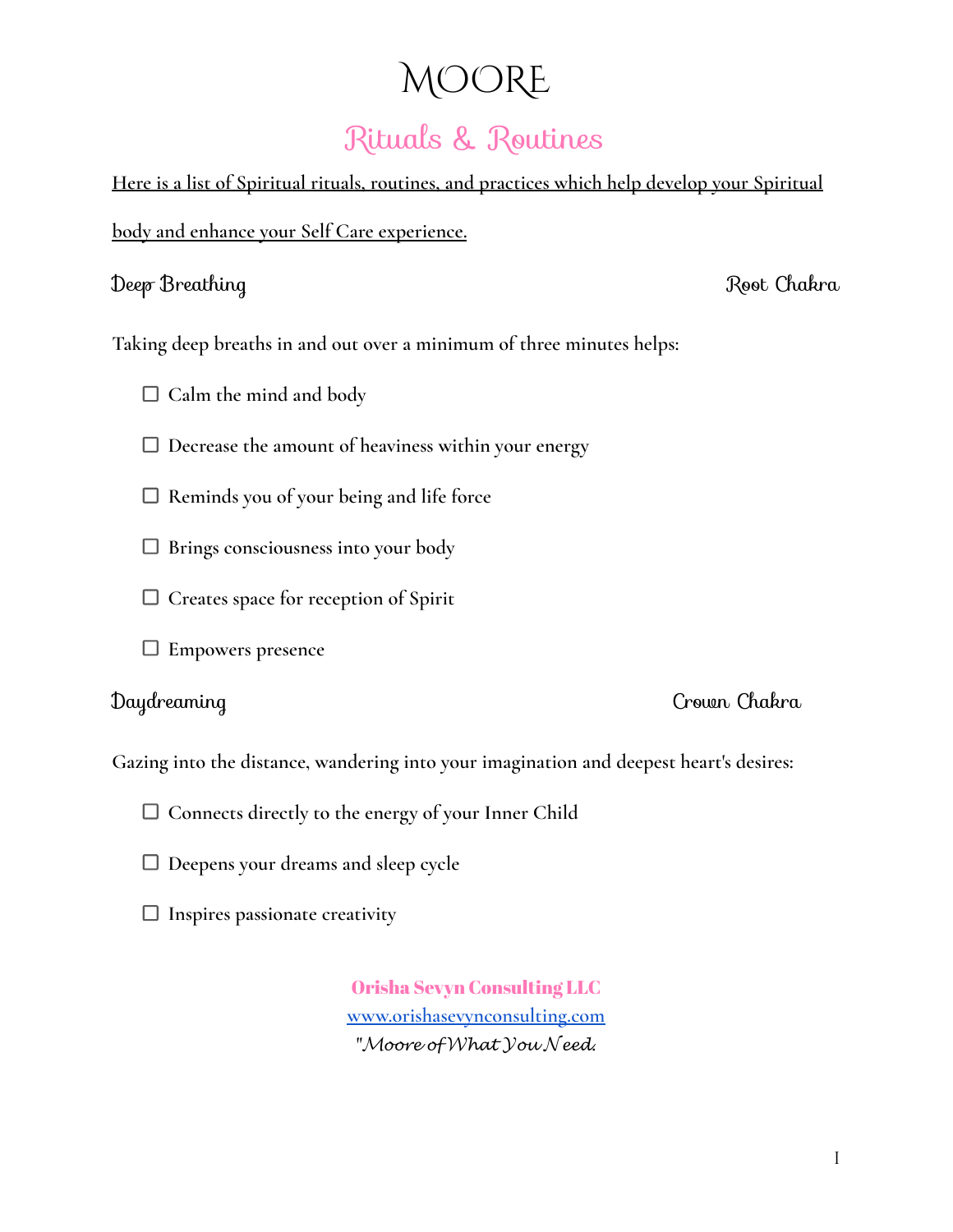## MOORE

## Rituals & Routines

**Heals the heart chakra**

Meditation Third Eye Chakra

**Meditation is one of the most powerful tools you have access to during your Spiritual**

**journey. Through meditation we are able to:**

**Increase our consciousness and awareness**

**Create space for clarity through intuitive guidance**

**Define the voice of your Higher Self**

## Journaling Sacral Chakra

**Not only does Journaling improve your penmanship, it:**

**Develops your creative and intellectual mind**

- **Is the time and space to express your most vulnerable self**
- **Improves the recall of memory**
- **Great for enhancing the vision of your manifestations**

Sungazing Heart Chakra

**Connecting with the Divine source of life force:**

Orisha Sevyn Consulting LLC **[www.orishasevynconsulting.com](http://www.orishasevynconsulting.com)** "Moore of What  $\mathcal Y$ ou Need.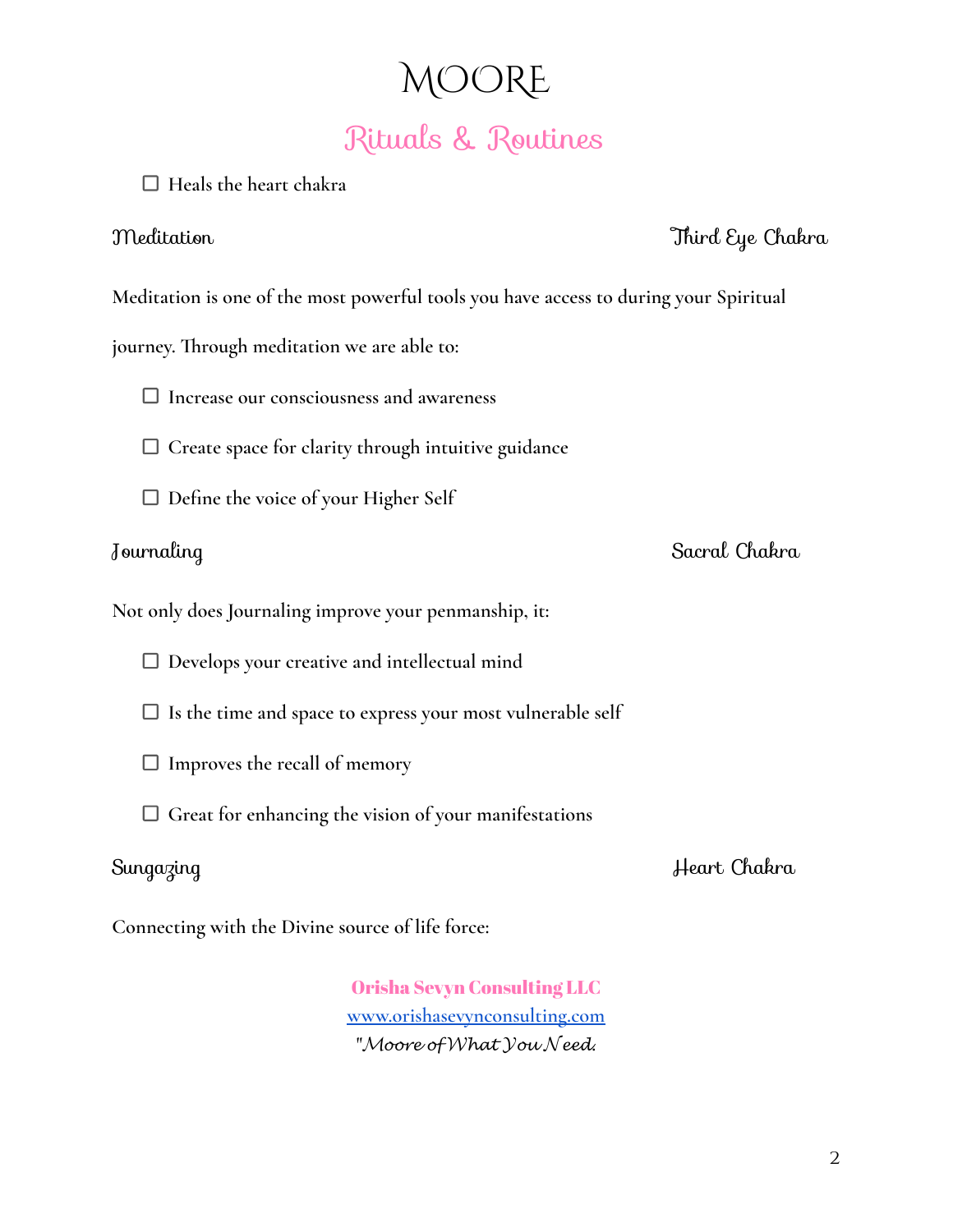## MOORE Rituals & Routines

**Influences your vibration instantly**

**Energizes and heals**

**Warms the soul and body**

**Empowers the body by being surrounded by nature**

Grace & Gratitude Throat Chakra

**Being courageous enough to speak your Spiritual beliefs, intentions, and the grateful**

**presence of your Higher Self, the Creator, and or however you identify (God) you:**

**Increase reception of guidance from Spirit**

**Brings in more miracles and blessings**

**Inspires great internal change and epiphanies**

**Builds discipline and devotion of faith**

There are a few other traditional and non traditional Spiritual aesthetics and

practices that help protect your energy and intuitive ability:

Investing in Crystals, Astrological resources, sage, smudge sticks, and sound bowls

help you:

Orisha Sevyn Consulting LLC **[www.orishasevynconsulting.com](http://www.orishasevynconsulting.com) " .**